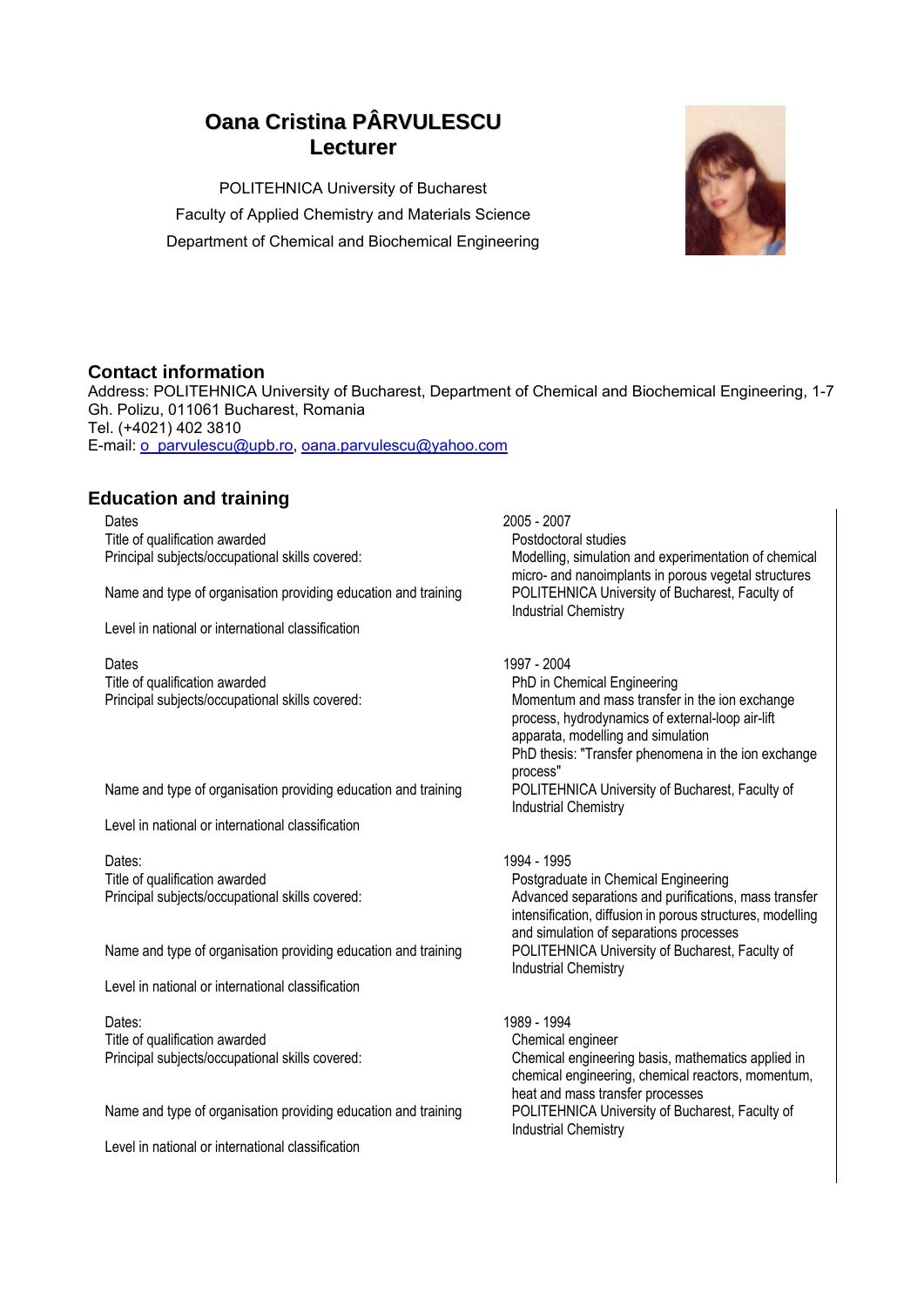## **Professional experience**

Dates 2013 - 2013 - 2013 - 2013 - 2013 - 2013 - 2013 - 2013 - 2013 - 2013 - 2013 - 2013 - 2013 - 201 Occupation or position held **Lecturer** 

Type of business or sector

Dates 2010 - 2013

Type of business or sector **Education** 

Dates 2005 - 2010 Occupation or position held Researcher

Type of business or sector

Dates 2005 Occupation or position held **Laboratory head** 

Type of business or sector

Dates **1995-1998** Occupation or position held **Laboratory head** Laboratory head

Type of business or sector

#### **Academic and research interests**  *Academic interests*

- Unit operations in chemical and food industry
- Chemical and biochemical unit processes

#### *Research interests*

- Pyrolysis of unimpregnated and nickel impregnated biomass producing pyrolytic char, oil and gases
- Synthesis of activated carbon and carbon-supported nickel catalyst by pyrolytic char activation
- Testing of carbon-supported nickel catalyst in hydrogenation reactions

Main activities and responsibilities Courses, seminars, laboratories and research in the field of chemical engineering. Name and address of employer **Name and address of employer** POLITEHNICA University of Bucharest, 313 Splaiul Independenței, Bucharest<br>Education / Research

Occupation or position held **Expert** in SOP HRD 61839 project "Looking towards the Future - Professional Training of Teaching Staff to Use Modern Digital Resources in Efficient Teaching of Chemistry – e-Chemistry" Main activities and responsibilities **Information**, publicity and dissemination of project results, selection and organization of target group, coordination of training sessions Name and address of employer **POLITEHNICA University of Bucharest**, 313 Splaiul Independentei, Bucharest

Main activities and responsibilities **Research** in the field of chemical engineering, results dissemination (papers in journals and conference proceedings) Name and address of employer **Name and address of employer** POLITEHNICA University of Bucharest, 313 Splaiul Independenţei, Bucharest<br>Research

Main activities and responsibilities **National State of a set of a set of a** Production and sale of adhesive thread (synthesis, quality control, work team leading, raw materials/finite product administration, suppliers/clients relations) Name and address of employer Adhesive Thread Factory of Bucharest, 15 Putul lui Crăciun, Bucharest<br>Production

Main activities and responsibilities **Production and sale of polyurethane foam (synthesis,**  $P$ roduction and sale of polyurethane foam (synthesis, quality control, work team leading, raw materials/finite product administration, suppliers/clients relations, primary accountancy), research in the field of polyurethane foam Name and address of employer **Provident Contract Contract Polyurethane Factory of Bucharest, 46 Pipera** , **Bucharest**<br>**Production / Research**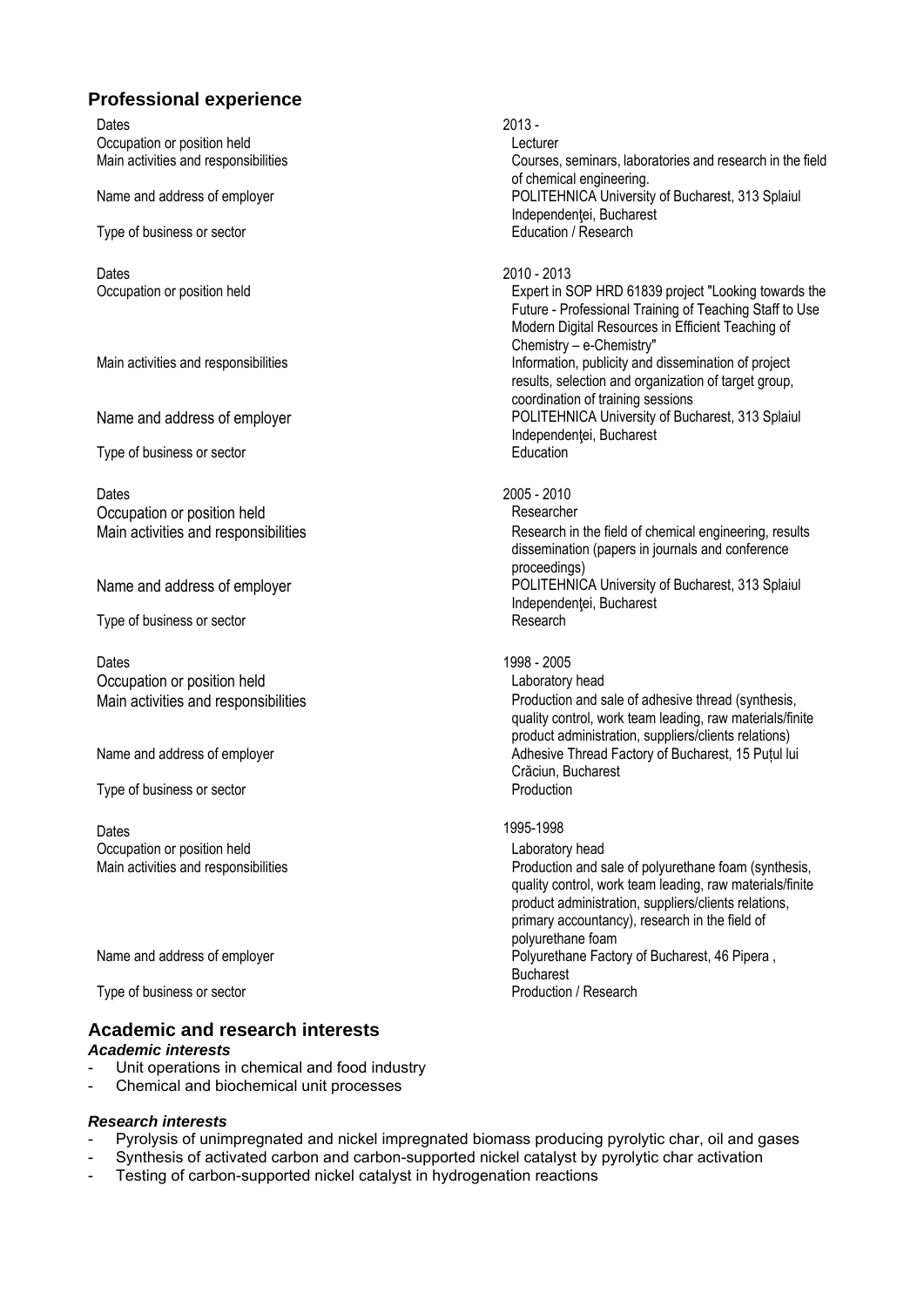- Testing of pyrolytic activated carbon as well as of other materials prepared in Laboratory of Property Transport Phenomena and Unit Operations, e.g. biocellulose, biocellulose-magnetite composite, in adsorption processes
- VOCs adsorption on various adsorbents
- Separation and purification processes by ion exchange
- Extraction of active compounds from vegetal materials
- Sol-gel synthesis

#### **Teaching activity**

| Ciclu studii | Denumire<br>specializare                                                                                    | Cod disciplină din<br>planul de<br>învă ământ | Titlu disciplină                                                       | Tip activitate                         |
|--------------|-------------------------------------------------------------------------------------------------------------|-----------------------------------------------|------------------------------------------------------------------------|----------------------------------------|
| Licen ă      | Ingineria<br>$\overline{\mathbf{i}}$<br>protecția<br>mediului în<br>industria<br>chimică și<br>petrochimică | UPB.11.T.05.O.105                             | Opera ii unitare<br>în industriile de<br>proces                        | Curs<br>Seminar<br>Lucrări practice    |
| Licen ă      | Chimia și<br>ingineria<br>substan elor<br>organice,<br>petrochimie și<br>carbochimie                        | UPB.11.T.06.O.312                             | Opera ii unitare<br>în industriile de<br>proces                        | Seminar<br>Lucrări practice            |
| Licen ă      | Ingineria și<br>informatica<br>proceselor<br>chimice și<br>biochimice                                       | UPB.11.S.07.O.506                             | Procese unitare<br>chimice<br>$\overline{i}$<br>biochimice             | Lucrări practice                       |
| Licen ă      | Ingineria și<br>informatica<br>proceselor<br>chimice și<br>biochimice                                       | UPB.11.T.01.O.004                             | Utilizarea<br>calculatoarelor<br>$\dot{i}$<br>grafică<br>computerizată | Lucrări practice                       |
| Licen ă      | Ingineria<br>proceselor<br>alimentare                                                                       | UPB.07.F.03.O.006                             | Informatică<br>aplicată                                                | Lucrări practice                       |
| Licen ă      | Ingineria<br>proceselor<br>alimentare,<br>Controlul și<br>expertiza<br>produselor<br>alimentare             | UPB.07.F.03.O.006<br>UPB.11.T.04.O.211        | Opera ii unitare<br>în<br>industria<br>alimentară                      | Seminar<br>Lucrări practice<br>Proiect |
| Licen ă      | Chimie<br>alimentară și<br>tehnologii<br>biochimice                                                         | UPB.11.S.08.O.414                             | Tehnologii<br>biochimice                                               | Lucrări practice                       |

### **Publications (selective):**

*Articles*

- Sandu Ohreac, B., Dobre, T., Pârvulescu, O.C., Danciu, T.D., Integration of ABE Solvents Fed-Batch Biosynthesis with Their Recovery by Gas-Stripping, *Rev. Chim. (Bucharest)*, 65 (5), 2014 (in press).
- Dobre, T., Sandu Ohreac, B., Pârvulescu, O.C., Danciu, T.D., Effect of Solid Carriers on Oxygen Mass Transfer in a Stirred Tank Bioreactor, *Rev. Chim. (Bucharest)*, 65 (4), 2014 (in press).
- Pârvulescu, O.C., Dobre, T., Vasilescu-Mirea R., Ceatră, L., Iavorschi, G., Statistic and Kynetic Models for Wheat Grains Pyrolysis Coupled with Volatiles Reforming, *U.P.B. Sci. Bull. Series B*, 75 (4), 53-68, 2013.
- Dobre, T., Pârvulescu, O.C., Rodriguez Ramos, I., Ceatră, L., Stroescu, M., Stoica, A., Mirea, R., Global Reaction Kinetics and Enthalpy in Slow Pyrolysis of Vegetal Materials, *Rev. Chim. (Bucharest)*, 63 (1), 54-59, 2012.
- Dobre, T., Pârvulescu, O.C., Ceatră, L., Stroescu, M., Stoica, A., Fixed Bed Pyrolysis of Untreated and Ni (II) Impregnated Corn Grains: Experiment and Modelling, *U.P.B. Sci. Bull. Series B*, 74 (1), 143-158, 2012.